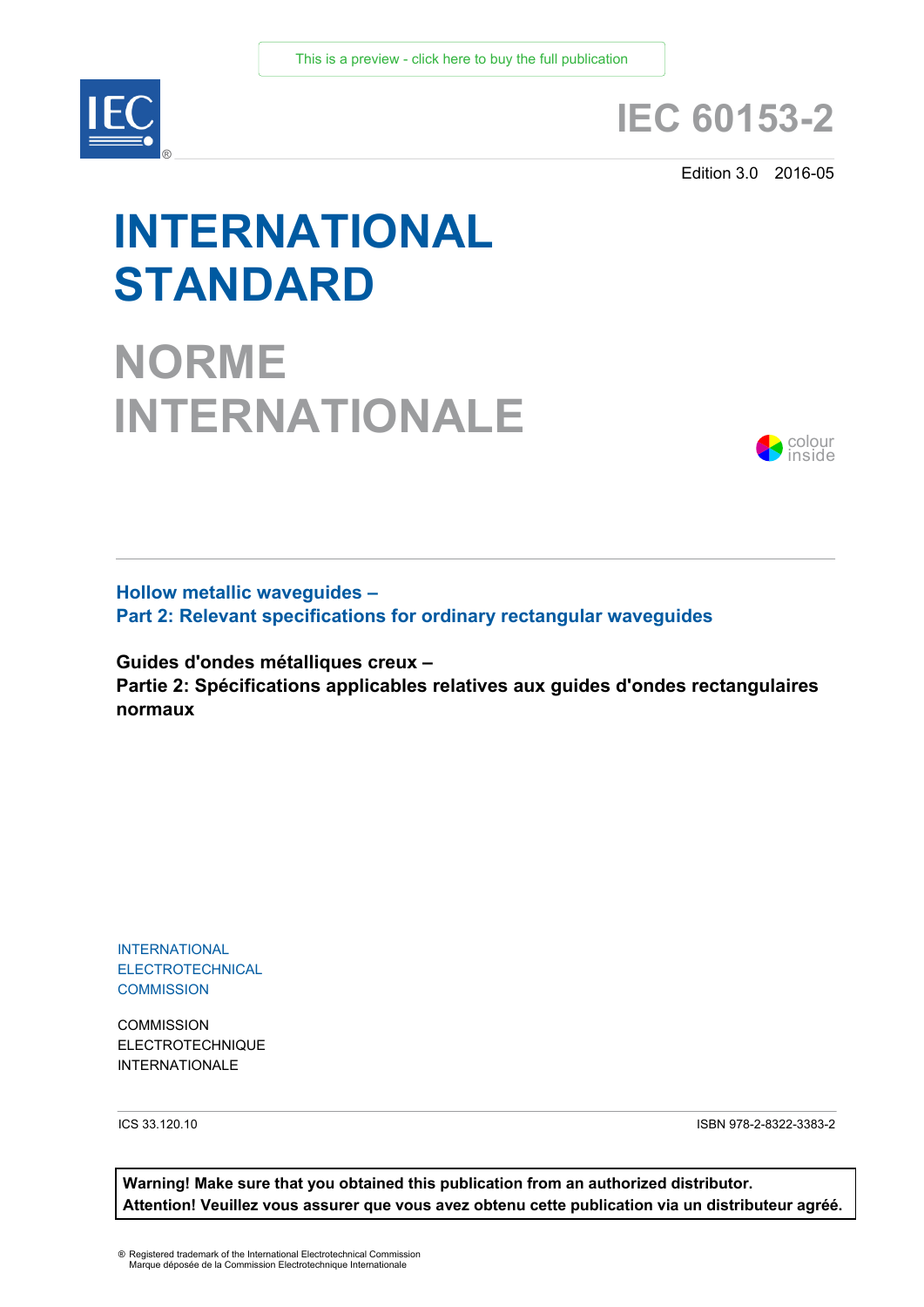$-2-$ 

IEC 60153-2:2016 © IEC 2016

## **CONTENTS**

| 1 |       |  |
|---|-------|--|
| 2 |       |  |
| 3 |       |  |
| 4 |       |  |
|   | 4.1   |  |
|   | 4.2   |  |
|   | 4.3   |  |
| 5 |       |  |
|   | 5.1   |  |
|   | 5.2   |  |
|   | 5.2.1 |  |
|   | 5.2.2 |  |
|   | 5.2.3 |  |
|   | 5.2.4 |  |
|   | 5.2.5 |  |
|   | 5.2.6 |  |
|   | 5.3   |  |
|   | 5.3.1 |  |
|   | 5.3.2 |  |
|   | 5.3.3 |  |
|   | 5.3.4 |  |
|   | 5.4   |  |
|   | 5.4.1 |  |
|   | 5.5   |  |
|   |       |  |
|   |       |  |
|   |       |  |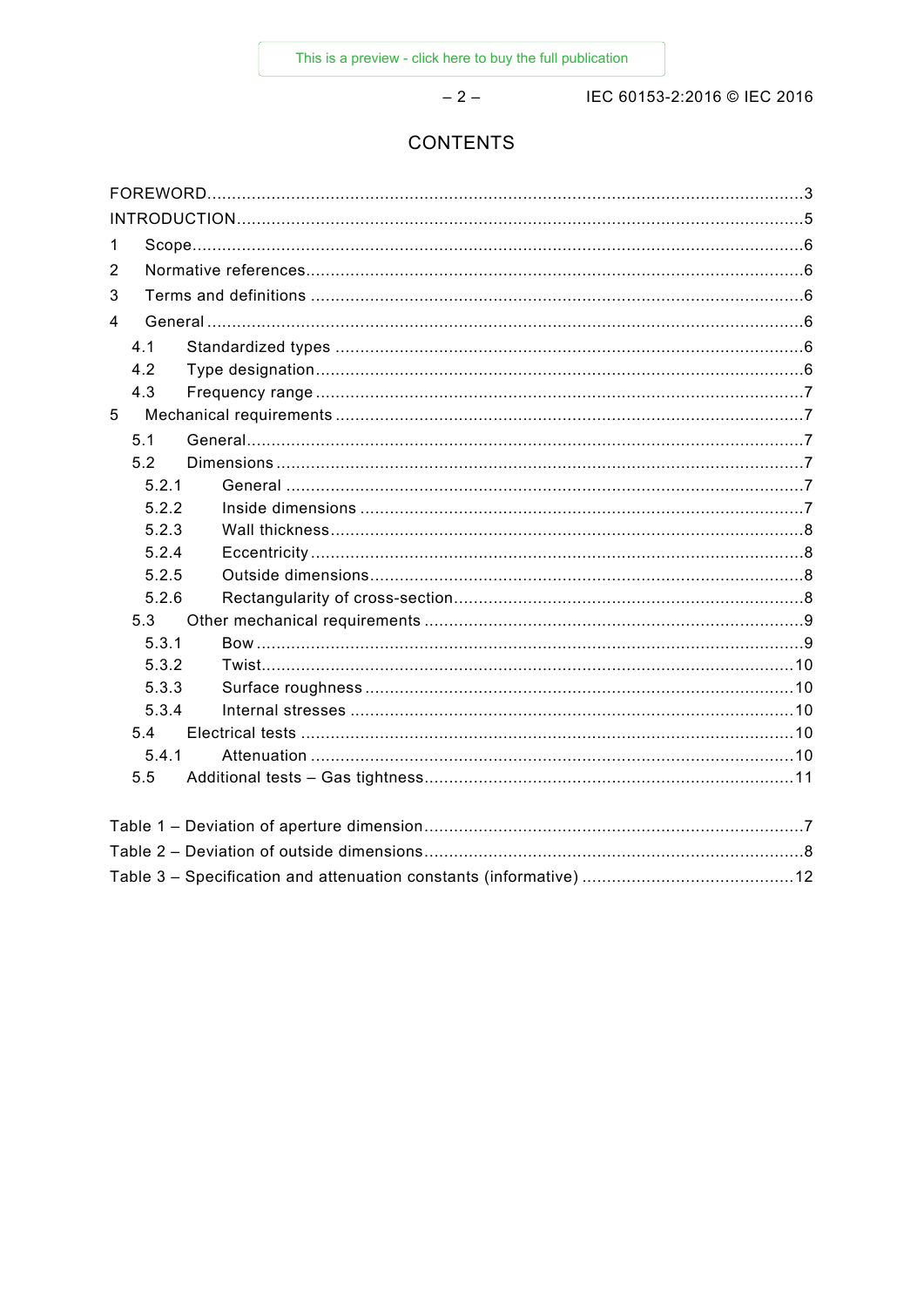IEC 60153-2:2016 © IEC 2016  $-3-$ 

## INTERNATIONAL ELECTROTECHNICAL COMMISSION

 $\overline{\phantom{a}}$ 

## **HOLLOW METALLIC WAVEGUIDES –**

#### **Part 2: Relevant specifications for ordinary rectangular waveguides**

#### FOREWORD

- <span id="page-2-0"></span>1) The International Electrotechnical Commission (IEC) is a worldwide organization for standardization comprising all national electrotechnical committees (IEC National Committees). The object of IEC is to promote international co-operation on all questions concerning standardization in the electrical and electronic fields. To this end and in addition to other activities, IEC publishes International Standards, Technical Specifications, Technical Reports, Publicly Available Specifications (PAS) and Guides (hereafter referred to as "IEC Publication(s)"). Their preparation is entrusted to technical committees; any IEC National Committee interested in the subject dealt with may participate in this preparatory work. International, governmental and nongovernmental organizations liaising with the IEC also participate in this preparation. IEC collaborates closely with the International Organization for Standardization (ISO) in accordance with conditions determined by agreement between the two organizations.
- 2) The formal decisions or agreements of IEC on technical matters express, as nearly as possible, an international consensus of opinion on the relevant subjects since each technical committee has representation from all interested IEC National Committees.
- 3) IEC Publications have the form of recommendations for international use and are accepted by IEC National Committees in that sense. While all reasonable efforts are made to ensure that the technical content of IEC Publications is accurate, IEC cannot be held responsible for the way in which they are used or for any misinterpretation by any end user.
- 4) In order to promote international uniformity, IEC National Committees undertake to apply IEC Publications transparently to the maximum extent possible in their national and regional publications. Any divergence between any IEC Publication and the corresponding national or regional publication shall be clearly indicated in the latter.
- 5) IEC itself does not provide any attestation of conformity. Independent certification bodies provide conformity assessment services and, in some areas, access to IEC marks of conformity. IEC is not responsible for any services carried out by independent certification bodies.
- 6) All users should ensure that they have the latest edition of this publication.
- 7) No liability shall attach to IEC or its directors, employees, servants or agents including individual experts and members of its technical committees and IEC National Committees for any personal injury, property damage or other damage of any nature whatsoever, whether direct or indirect, or for costs (including legal fees) and expenses arising out of the publication, use of, or reliance upon, this IEC Publication or any other IEC Publications.
- 8) Attention is drawn to the Normative references cited in this publication. Use of the referenced publications is indispensable for the correct application of this publication.
- 9) Attention is drawn to the possibility that some of the elements of this IEC Publication may be the subject of patent rights. IEC shall not be held responsible for identifying any or all such patent rights.

International Standard IEC 60153-2 has been prepared by subcommittee 46F: RF and microwave passive components, of IEC technical committee 46: Cables, wires, waveguides, RF connectors, RF and microwave passive components and accessories.

This third edition cancels and replaces the second edition published in 1974. This edition constitutes a technical revision.

This edition includes the following significant technical changes with respect to the previous edition:

- a) expand and revise the operation frequency range for waveguides;
- b) revise the allowance of aperture dimensions;
- c) revise the test method for aperture dimensions;
- d) revise the equation of attenuation.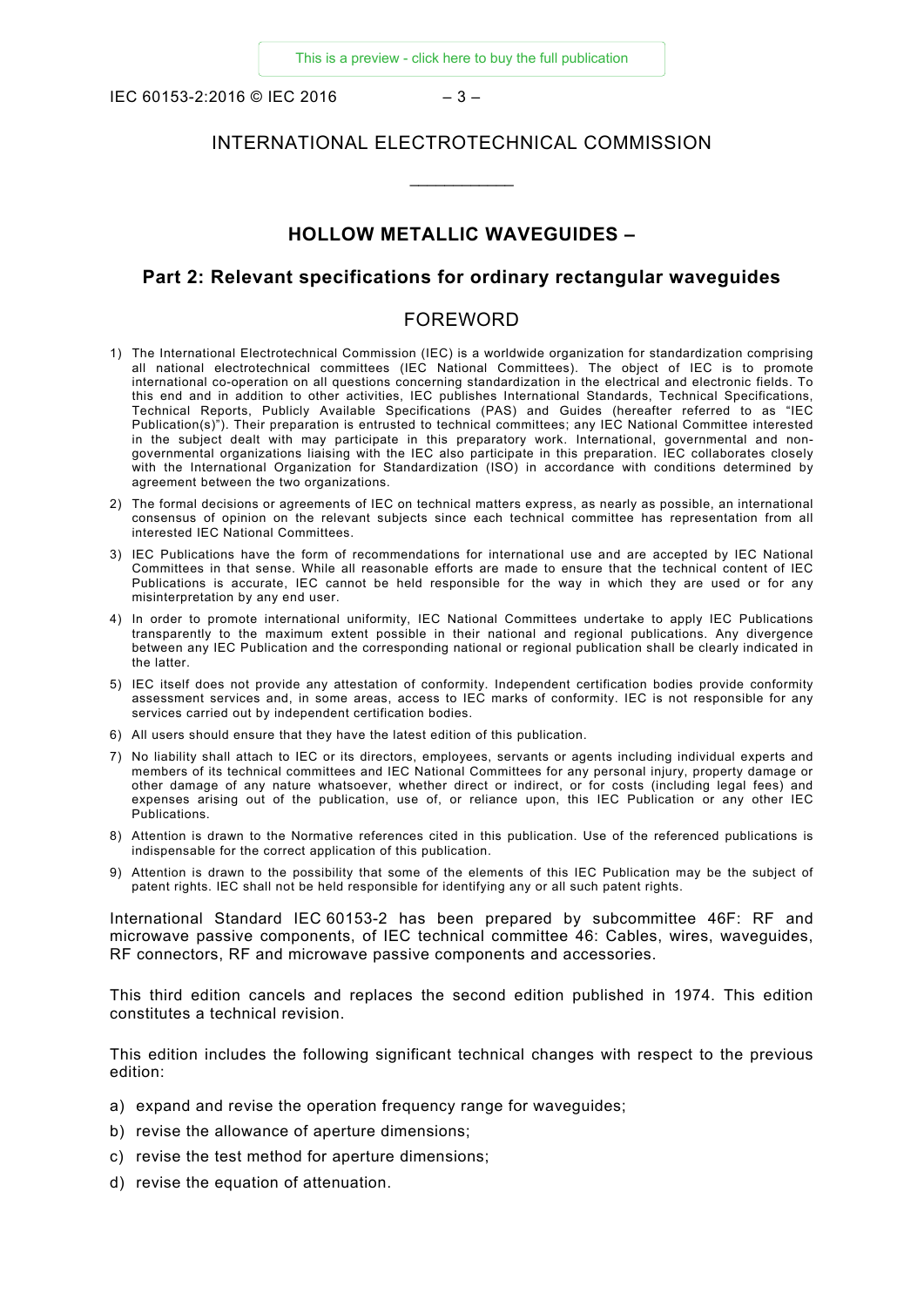– 4 – IEC 60153-2:2016 © IEC 2016

The text of this standard is based on the following documents:

| CDV         | Report on voting |
|-------------|------------------|
| 46F/303/CDV | 46F/317/RVC      |

Full information on the voting for the approval of this standard can be found in the report on voting indicated in the above table.

This publication has been drafted in accordance with the ISO/IEC Directives, Part 2.

A list of all parts in the IEC 60153 series, published under the general title *Hollow metallic waveguides*, can be found on the IEC website.

The committee has decided that the contents of this publication will remain unchanged until the stability date indicated on the IEC website under "http://webstore.iec.ch" in the data related to the specific publication. At this date, the publication will be

- reconfirmed,
- withdrawn,
- replaced by a revised edition, or
- amended.

**IMPORTANT – The 'colour inside' logo on the cover page of this publication indicates that it contains colours which are considered to be useful for the correct understanding of its contents. Users should therefore print this document using a colour printer.**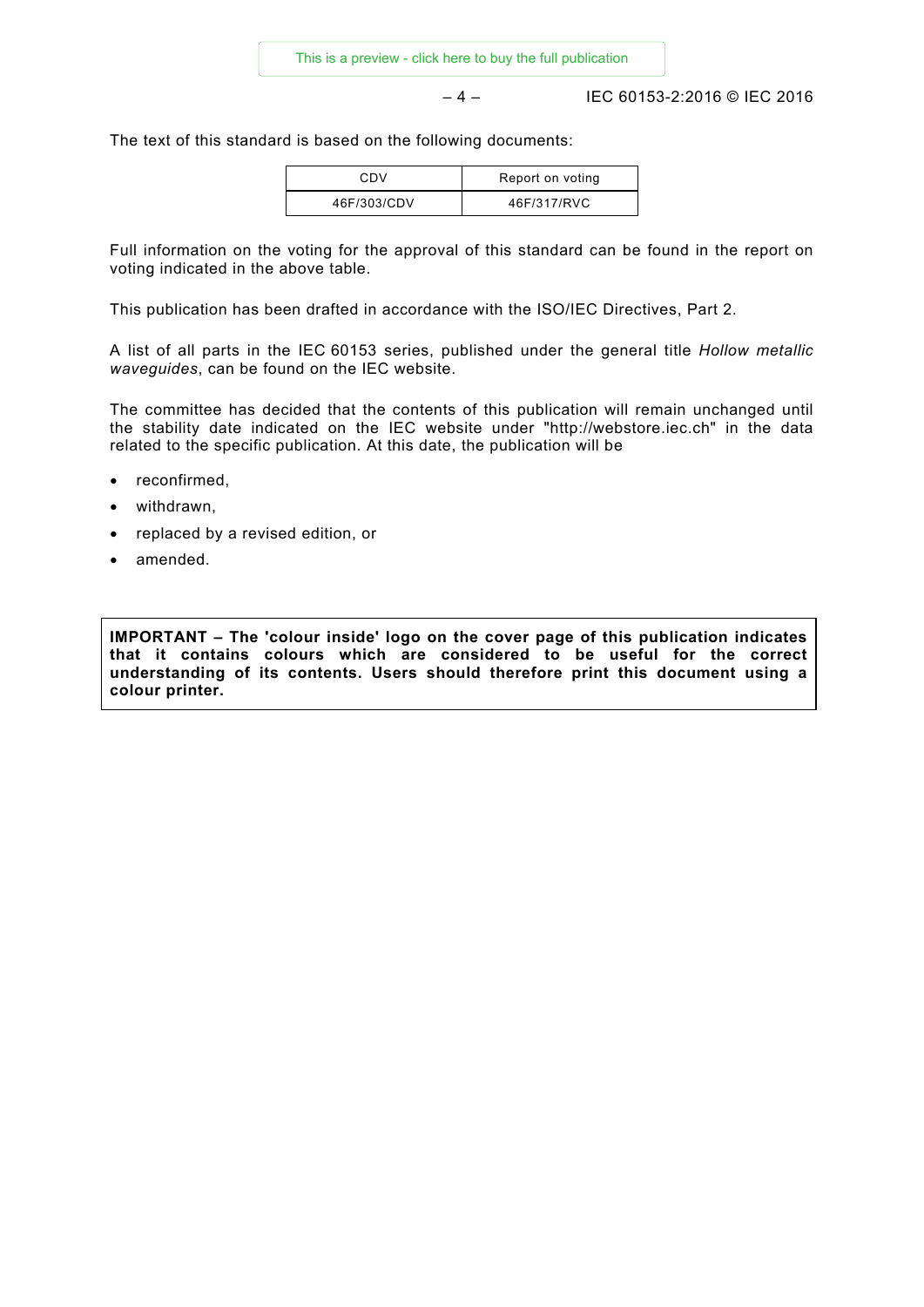<span id="page-4-0"></span>IEC 60153-2:2016 © IEC 2016 – 5 –

## INTRODUCTION

This International Standard relates to straight hollow metallic tubing for use as waveguides in electronic equipment. In recent year the operation frequency of waveguide components and system has been extended to 1 THz and above. However, the first edition of the IEC 60153 series of standards only specified the aperture dimensions for ordinary rectangular waveguide for frequencies up to 325 GHz. In addition, the first edition of the IEC 60153 series of standards, dating from the 1960's, does not cover current applications. This new edition of IEC 60153-2 addresses these two issues by extending the frequency coverage to 3 300 GHz and by addressing current applications for this type of waveguide.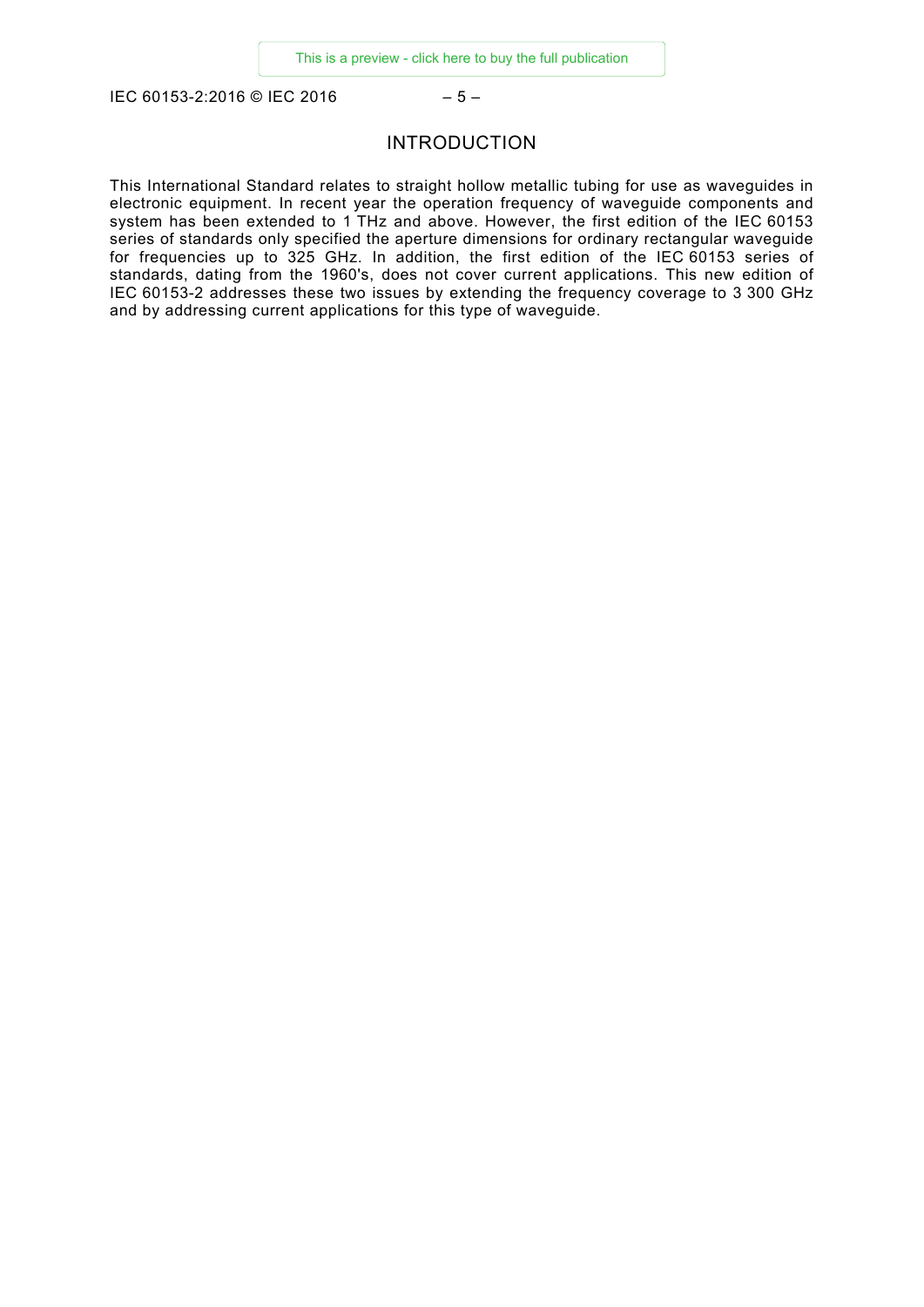– 6 – IEC 60153-2:2016 © IEC 2016

## **HOLLOW METALLIC WAVEGUIDES –**

## **Part 2: Relevant specifications for ordinary rectangular waveguides**

#### <span id="page-5-0"></span>**1 Scope**

This part of IEC 60153 specifies straight hollow metallic tubing of ordinary rectangular waveguide for use as waveguides in electronic equipment.

The aim of this standard is to specify for hollow metallic waveguides:

a) the details necessary to ensure compatibility and, as far as essential, interchangeability;

- b) test methods;
- c) uniform requirements for the electrical and mechanical properties.

It should be noted that no recommendations are made for the materials to be used for waveguides. The choice of material is agreed between customer and manufacturer.

This document should be read in conjunction with IEC 60153-1, which gives general requirements and test methods.

## <span id="page-5-1"></span>**2 Normative references**

The following documents, in whole or in part, are normatively referenced in this document and are indispensable for its application. For dated references, only the edition cited applies. For undated references, the latest edition of the referenced document (including any amendments) applies.

IEC 60050 (all parts), *International Electrotechnical Vocabulary* (available at <[http://www.electropedia.org/\)](http://www.electropedia.org/)

IEC 60153-1:2016, *Hollow metallic waveguides – General requirements and measuring methods*

<span id="page-5-5"></span><span id="page-5-4"></span><span id="page-5-3"></span><span id="page-5-2"></span>IEC 60261, *Sealing test for pressurized waveguide tubing and assemblies*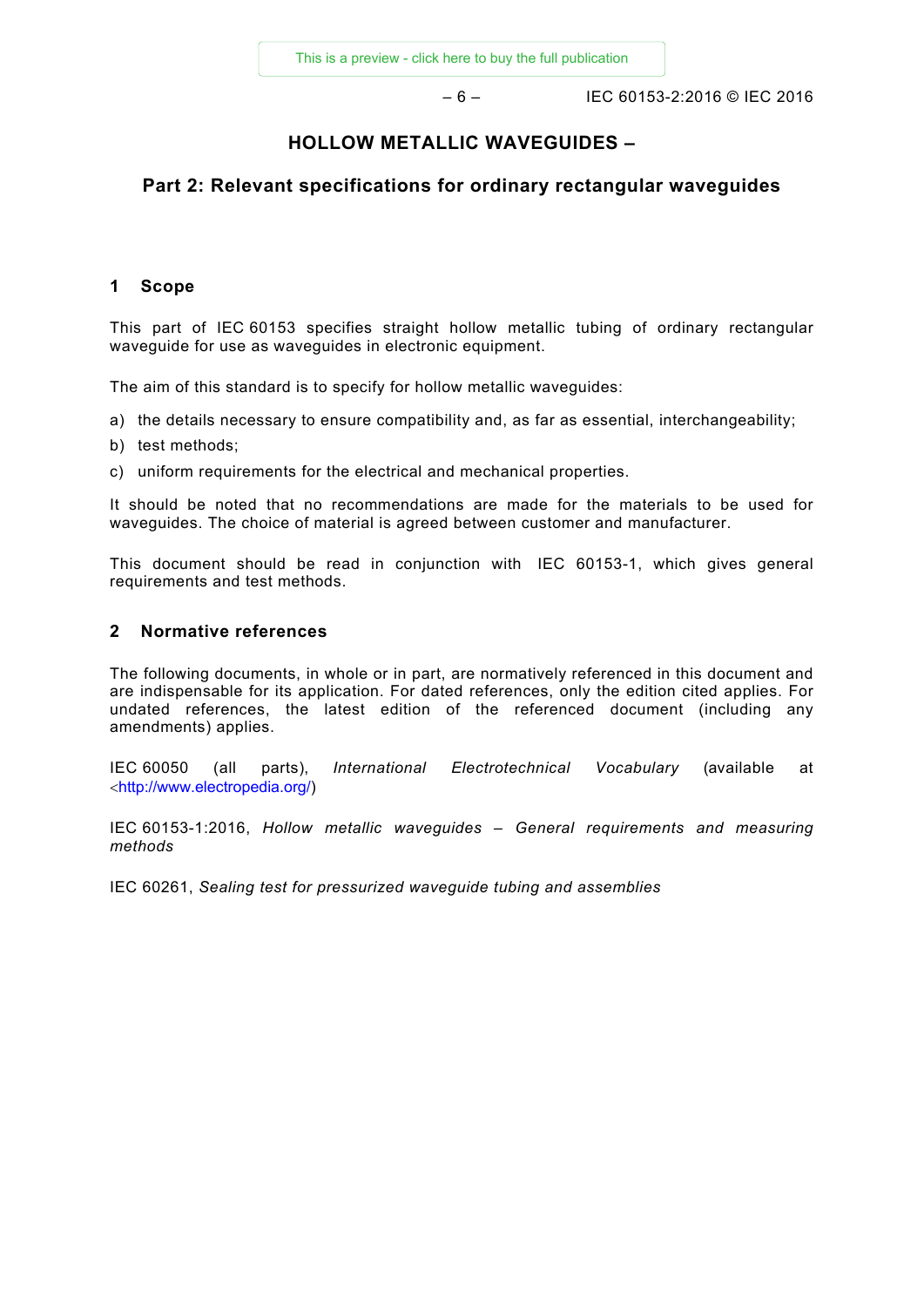$-14-$ 

IEC 60153-2:2016 © IEC 2016

## SOMMAIRE

| 1                                                                         |       |  |  |  |  |  |  |
|---------------------------------------------------------------------------|-------|--|--|--|--|--|--|
| 2                                                                         |       |  |  |  |  |  |  |
| 3                                                                         |       |  |  |  |  |  |  |
| $\overline{4}$                                                            |       |  |  |  |  |  |  |
|                                                                           | 4.1   |  |  |  |  |  |  |
|                                                                           | 4.2   |  |  |  |  |  |  |
|                                                                           | 4.3   |  |  |  |  |  |  |
| 5                                                                         |       |  |  |  |  |  |  |
|                                                                           | 5.1   |  |  |  |  |  |  |
|                                                                           | 5.2   |  |  |  |  |  |  |
|                                                                           | 5.2.1 |  |  |  |  |  |  |
|                                                                           | 5.2.2 |  |  |  |  |  |  |
|                                                                           | 5.2.3 |  |  |  |  |  |  |
|                                                                           | 5.2.4 |  |  |  |  |  |  |
|                                                                           | 5.2.5 |  |  |  |  |  |  |
|                                                                           | 5.2.6 |  |  |  |  |  |  |
|                                                                           | 5.3   |  |  |  |  |  |  |
|                                                                           | 5.3.1 |  |  |  |  |  |  |
|                                                                           | 5.3.2 |  |  |  |  |  |  |
|                                                                           | 5.3.3 |  |  |  |  |  |  |
|                                                                           | 5.3.4 |  |  |  |  |  |  |
|                                                                           | 5.4   |  |  |  |  |  |  |
|                                                                           | 5.4.1 |  |  |  |  |  |  |
|                                                                           | 5.5   |  |  |  |  |  |  |
|                                                                           |       |  |  |  |  |  |  |
|                                                                           |       |  |  |  |  |  |  |
| Tableau 3 - Spécification et constantes d'affaiblissement (informatif) 24 |       |  |  |  |  |  |  |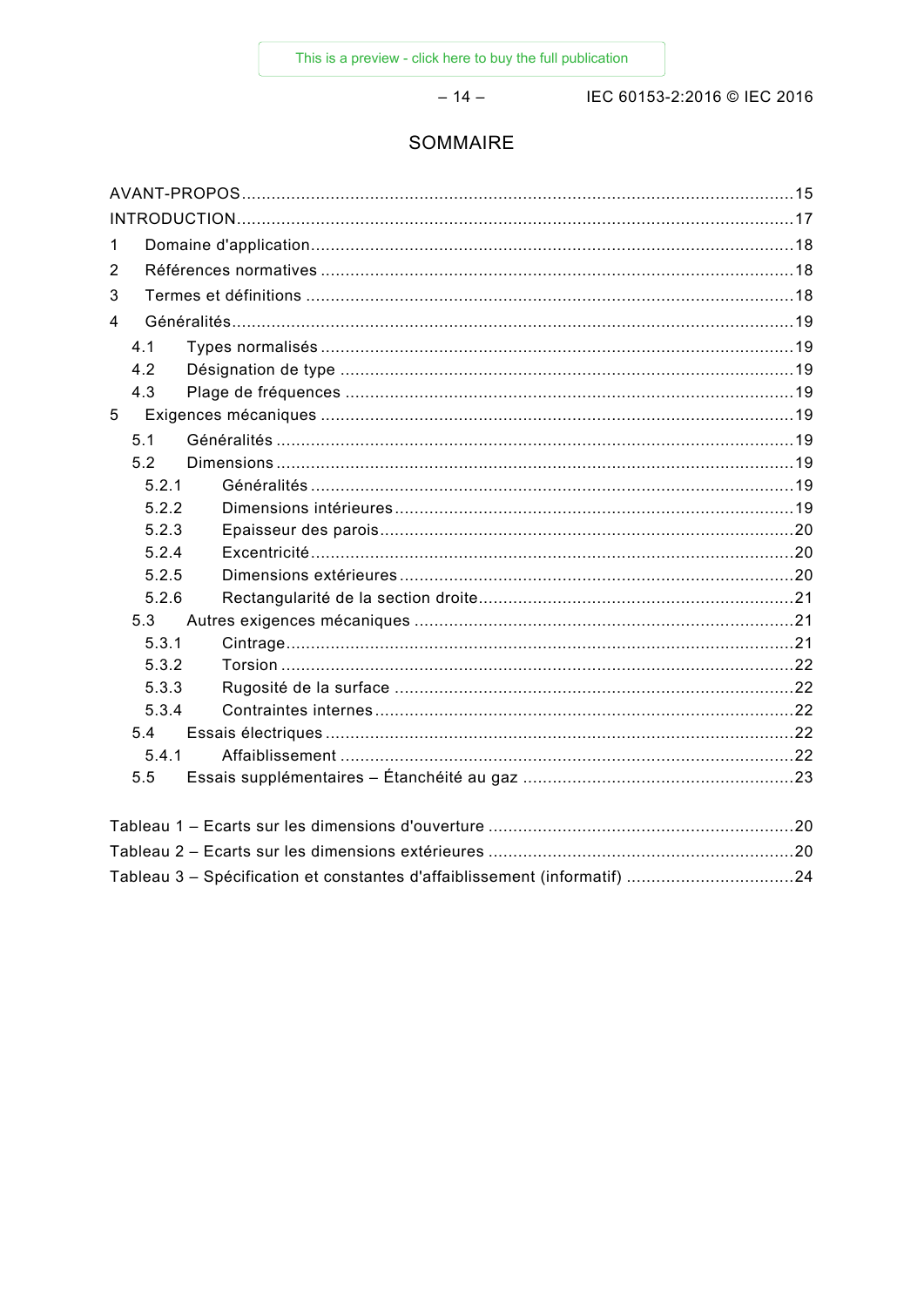IEC 60153-2:2016 © IEC 2016 – 15 –

## COMMISSION ÉLECTROTECHNIQUE INTERNATIONALE

\_\_\_\_\_\_\_\_\_\_\_\_

## **GUIDES D'ONDES METALLIQUES CREUX –**

## **Partie 2: Spécifications applicables relatives aux guides d'ondes rectangulaires normaux**

## AVANT-PROPOS

- <span id="page-7-0"></span>1) La Commission Electrotechnique Internationale (IEC) est une organisation mondiale de normalisation composée de l'ensemble des comités électrotechniques nationaux (Comités nationaux de l'IEC). L'IEC a pour objet de favoriser la coopération internationale pour toutes les questions de normalisation dans les domaines de l'électricité et de l'électronique. A cet effet, l'IEC – entre autres activités – publie des Normes internationales, des Spécifications techniques, des Rapports techniques, des Spécifications accessibles au public (PAS) et des Guides (ci-après dénommés "Publication(s) de l'IEC"). Leur élaboration est confiée à des comités d'études, aux travaux desquels tout Comité national intéressé par le sujet traité peut participer. Les organisations internationales, gouvernementales et non gouvernementales, en liaison avec l'IEC, participent également aux travaux. L'IEC collabore étroitement avec l'Organisation Internationale de Normalisation (ISO), selon des conditions fixées par accord entre les deux organisations.
- 2) Les décisions ou accords officiels de l'IEC concernant les questions techniques représentent, dans la mesure du possible, un accord international sur les sujets étudiés, étant donné que les Comités nationaux de l'IEC intéressés sont représentés dans chaque comité d'études.
- 3) Les Publications de l'IEC se présentent sous la forme de recommandations internationales et sont agréées comme telles par les Comités nationaux de l'IEC. Tous les efforts raisonnables sont entrepris afin que l'IEC s'assure de l'exactitude du contenu technique de ses publications; l'IEC ne peut pas être tenue responsable de l'éventuelle mauvaise utilisation ou interprétation qui en est faite par un quelconque utilisateur final.
- 4) Dans le but d'encourager l'uniformité internationale, les Comités nationaux de l'IEC s'engagent, dans toute la mesure possible, à appliquer de façon transparente les Publications de l'IEC dans leurs publications nationales et régionales. Toutes divergences entre toutes Publications de l'IEC et toutes publications nationales ou régionales correspondantes doivent être indiquées en termes clairs dans ces dernières.
- 5) L'IEC elle-même ne fournit aucune attestation de conformité. Des organismes de certification indépendants fournissent des services d'évaluation de conformité et, dans certains secteurs, accèdent aux marques de conformité de l'IEC. L'IEC n'est responsable d'aucun des services effectués par les organismes de certification indépendants.
- 6) Tous les utilisateurs doivent s'assurer qu'ils sont en possession de la dernière édition de cette publication.
- 7) Aucune responsabilité ne doit être imputée à l'IEC, à ses administrateurs, employés, auxiliaires ou mandataires, y compris ses experts particuliers et les membres de ses comités d'études et des Comités nationaux de l'IEC, pour tout préjudice causé en cas de dommages corporels et matériels, ou de tout autre dommage de quelque nature que ce soit, directe ou indirecte, ou pour supporter les coûts (y compris les frais de justice) et les dépenses découlant de la publication ou de l'utilisation de cette Publication de l'IEC ou de toute autre Publication de l'IEC, ou au crédit qui lui est accordé.
- 8) L'attention est attirée sur les références normatives citées dans cette publication. L'utilisation de publications référencées est obligatoire pour une application correcte de la présente publication.
- 9) L'attention est attirée sur le fait que certains des éléments de la présente Publication de l'IEC peuvent faire l'objet de droits de brevet. L'IEC ne saurait être tenue pour responsable de ne pas avoir identifié de tels droits de brevets et de ne pas avoir signalé leur existence.

La Norme internationale IEC 60153-2 a été établie par le sous-comité 46F: Composants passifs pour hyperfréquences et radio fréquences, du comité d'études 46 de l'IEC: Câbles, fils, guides d'ondes, connecteurs, composants passifs pour micro-onde et accessoires.

Cette troisième édition annule et remplace la deuxième édition parue en 1974. Cette édition constitue une révision technique.

Cette édition inclut les modifications techniques majeures suivantes par rapport à l'édition précédente:

- a) extension et révision de la plage de fréquences de fonctionnement pour les guides d'ondes;
- b) révision des tolérances sur les dimensions d'ouvertures;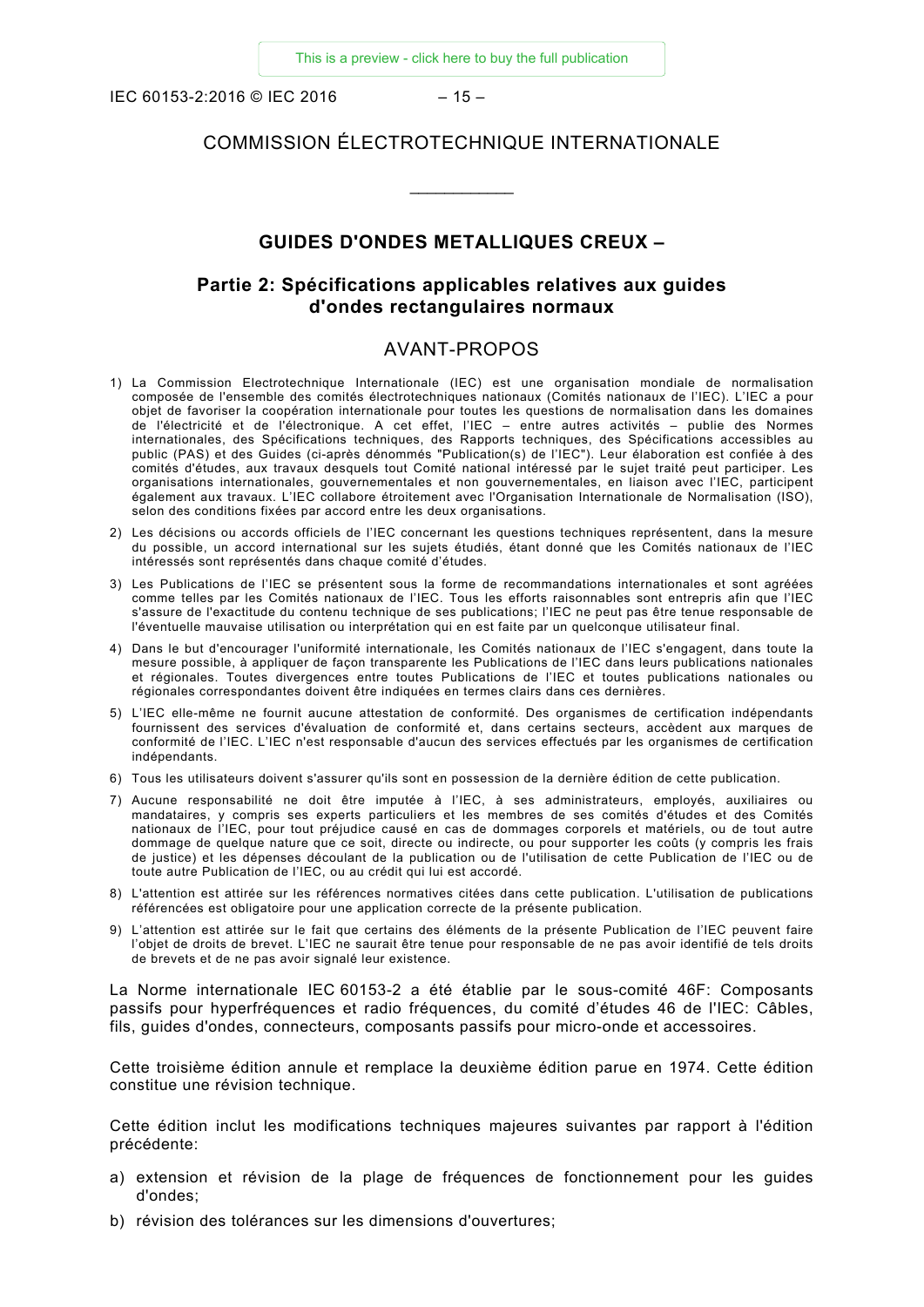– 16 – IEC 60153-2:2016 © IEC 2016

- c) révision de la méthode d'essai des dimensions d'ouverture;
- d) révision des équations d'affaiblissement.

Le texte de cette norme est issu des documents suivants:

| CDV         | Rapport de vote |
|-------------|-----------------|
| 46F/303/CDV | 46F/317/RVC     |

Le rapport de vote indiqué dans le tableau ci-dessus donne toute information sur le vote ayant abouti à l'approbation de cette norme.

Cette publication a été rédigée selon les Directives ISO/IEC, Partie 2.

Une liste de toutes les parties de la série IEC 60153, publiée sous le titre général *Guides d'ondes métalliques creux*, est disponible sur le site internet de l'IEC.

Le comité a décidé que le contenu de cette publication ne sera pas modifié avant la date de stabilité indiquée sur le site web de l'IEC sous "http://webstore.iec.ch" dans les données relatives à la publication recherchée. A cette date, la publication sera

- reconduite,
- supprimée,
- remplacée par une édition révisée, ou
- amendée.

**IMPORTANT – Le logo** *"colour inside"* **qui se trouve sur la page de couverture de cette publication indique qu'elle contient des couleurs qui sont considérées comme utiles à une bonne compréhension de son contenu. Les utilisateurs devraient, par conséquent, imprimer cette publication en utilisant une imprimante couleur.**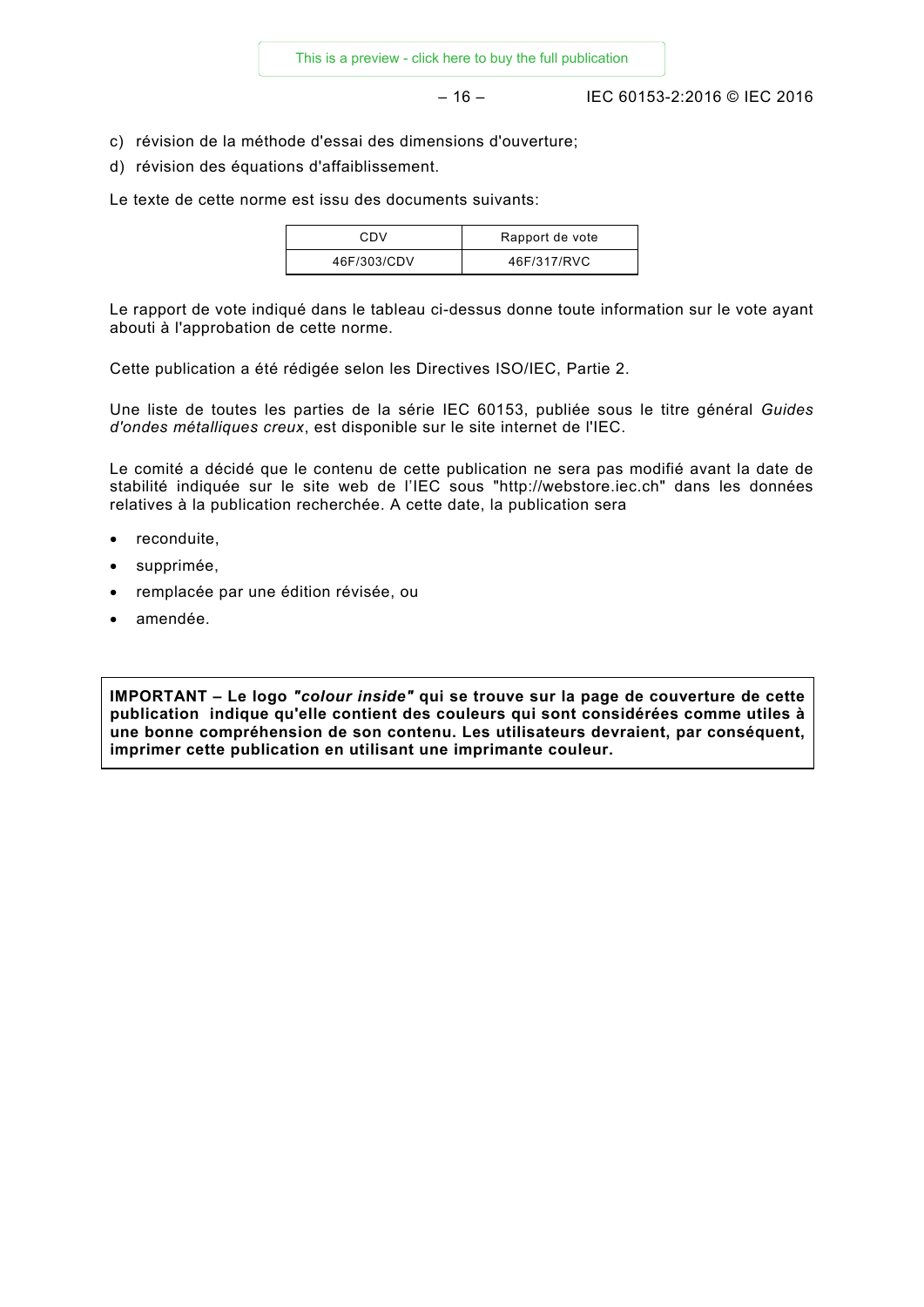<span id="page-9-0"></span>IEC 60153-2:2016 © IEC 2016 – 17 –

## INTRODUCTION

La présente Norme internationale se rapporte aux tubes métalliques creux droits destinés à être utilisés comme guides d'ondes dans les équipements électroniques. Depuis quelques années, la fréquence de fonctionnement des composants et des systèmes à guide d'onde atteint ou dépasse 1 THz. Cependant, la première édition de la série de normes IEC 60153 ne spécifiait que la dimension de l'ouverture de guides d'ondes rectangulaires normaux pour des fréquences allant jusqu'à 325 GHz. De plus, la première édition de la série de normes IEC 60153, datant des années 1960, ne couvre pas les applications actuelles. Cette nouvelle édition de l'IEC 60153-2 traite ces deux points, en étendant la couverture de fréquence jusqu'à 3 300 GHz, et et prenant en compte les applications actuelles pour ce type de guides d'ondes.